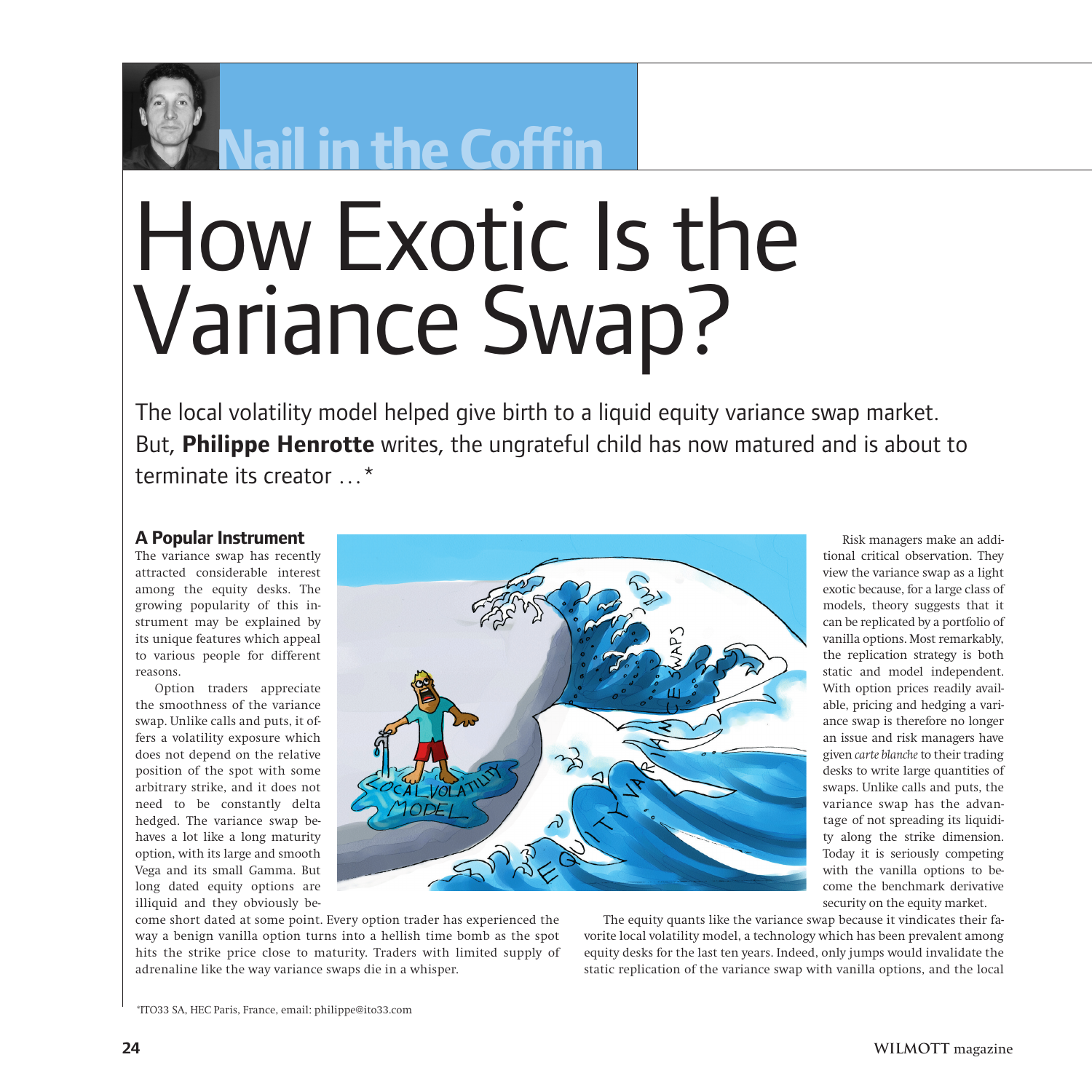volatility model is happily free of jumps. Since the local volatility model is able to reproduce any option smile pattern, the variance swap falls nicely within its scope. Observed deviations between market quotes for variance swaps and the value of their static replications are explained by a lack of information on the illiquid deep out of the money puts. Reverting the argument as often in finance, variance swaps are seen as completing the option market by providing an indirect quote on the log contract which never took off as a stand-alone derivative.

In a previous "Nail in the Coffin" piece, my colleague Elie Ayache described the irony in the risk manager's point of view. The replication argument gave birth to a liquid instrument, but as its market matured, it freed itself from the matrix of the theory. As Elie puts it, "the liquidity of the instrument insinuates itself underneath the theoretical cover-up and reveals the true face of the instrument." You could call this the Frankenstein's syndrome. We show in this short note how this irony extends to the quant's point of view. A frontal collision is looming between the variance swap and the local volatility model. The variance swap is too strong today to gently step aside because it no longer fits the quant's agenda. As in a bad horror movie, the beast is about to devour its creator.

#### **The jumps, stupid!**

The most compelling case for the presence of jumps is probably the substantial short maturity skews of implied volatility smiles, both for indices and for single stocks. Only unrealistically large short term local volatilities can account for these skews while reasonable jumps produce them naturally.

Short term barriers critically depend on the jump assumptions and their market quotes would most likely rapidly invalidate the local volatility framework. The irony principle failed however for equity barriers because no convenient replication story could be told under some realistic set of assumptions. Equity traders were never able to manage a risk which they could not fully control and their barrier market remains today largely illiquid. With no reference one-touches in place to contradict them, local volatility models produce unrealistic barrier prices on which risk manager impose huge safety spreads. This sorry state of affair is a far cry from the sophistication of the foreign exchange market where liquid one-touches have served as reference benchmarks for many years.

In a influential research note on variance swaps, Demeterfi and al. (1999) show that in absence of jumps the fair variance delivery price *Kvar* of a variance swap with maturity *T* is given by the formula

$$
\frac{TK_{var}}{2} = rT - \left(\frac{S_0}{S}e^{rT} - 1\right) - \log(S_0/S) \n+ e^{rT} \int_0^S \frac{1}{K^2} P(K) dK + e^{rT} \int_S^0 \frac{1}{K^2} C(K) dK,
$$
\n(1)

where  $S_0$  is the current spot,  $S$  an arbitrary spot level, often conveniently chosen to be the forward price of the underlying for maturity *T*, and *P(K)* and *C(K)* are respectively the European call and put with strike *K* and maturity *T*. In practice, the two integrals are evaluated by some quadrature on a finite number of strikes. If the two integrals are well behaved for small and large strikes respectively, selecting a starting point for the puts and an end point for the calls should not be an issue. Practitioners report however that the lowest available strike in the market (we shall refer to it as  $K<sub>L</sub>$ ) is often too large to qualify as a decent numerical lower strike limit for the integral on the puts. This, they reason, explains why the theoretical fair price *Kvar* deviates from its corresponding market quote. This numerical behavior is however consistent with large negative jumps that would allow the spot to fall below  $K_L$  with substantial probability. This would indeed render the out of the money put much more valuable than any diffusion model would suggest. The integral

$$
\int_0^S \frac{1}{K^2} P(K) dK
$$

in Equation 1 should then be numerically evaluated with very small strikes indeed. In the extreme case of default where the spot jumps to zero, it is easy to see that the put *P(K)* should be at least as valuable as the discounted strike times the risk neutral probability of default. This yields an integral of 1*/K* which diverges to infinity in zero.

Demeterfi et al. (1999) do not deny that jumps invalidate the exact replication argument. If the squared log returns are used to compute the infinitesimal contributions to the overall variance, and assuming that the spot follows a simple jump diffusion with a jump of fixed relative size *y* and intensity *λ*, one can show that the theoretical fair price *Kvar* of a variance swap deviates from the diffusive formula in Equation 1 by a correction term *C* given by

$$
C = \lambda \left[ (\log(1+y))^2 - 2\log(1+y) - 2y \right] - \frac{1}{3}\lambda y^3 + O(y^4)
$$
 (2)

The diffusive formula underestimates the theoretical fair variance delivery price when the jump is *y* negative. The leading cubic term of *C(y)* means that the correction term is not significant when jumps are small. For large jumps, it can be argued that negative and positive jumps would possibly cancel each other, resulting in an overall small effect. This last line of reasoning should be analyzed with care. Although the leading term in the error term is *C(y)* indeed signed and symmetric, the subsequent terms in the expansion have alternating signs so that a large positive jump has a much smaller effect than a negative jump of the same amplitude. If we limit ourselves to jumps *y* between −20% and +20%, the function *C(y)* for say looks  $\lambda = 1$  indeed fairly symmetric as can be seen in Figure 1.

If we now allow the jump size *y* to vary between −99% and +300%, the same function *C(y)* in Figure 2 does not look symmetric anymore.

A negative jump of −50% yields an error term *C(y)* = 0*.*094 while a positive jump of size  $+50\%$  yields  $C(y) = -0.025$ , with a negative jump of  $-60\%$ we have  $C(y) = 0.207$  while a positive jump of size  $+60\%$  yields only  $C(v) = -0.039$ .

Large jumps are therefore critical in the valuation of variance swaps. Two remarks are in order here. First it is not the frequency of the jumps which matters for the valuation of the variance swaps but the price that market participants are willing to pay to seek protection against these bad

 $\geq$